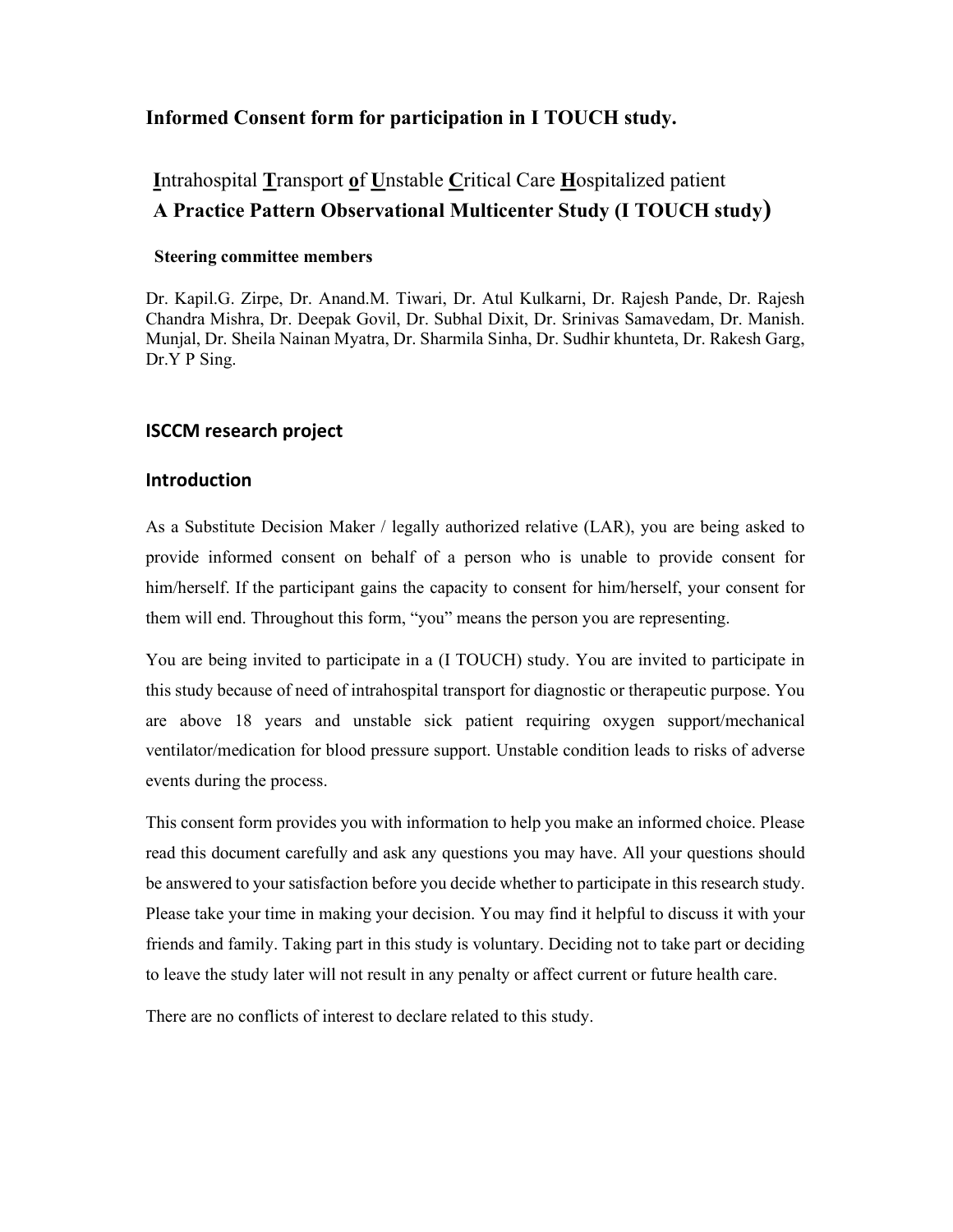#### Purpose of the study-

Despite the existence of various guidelines and a few recommendations there has been no agreement on the best practice guidelines for intrahospital transport in critically ill patients. In a 90-day study period, we would like to collect data prospectively from various ICUs around the country on the practice of intra-hospital transport in unstable adult critical care patients and various issues associated with it. We would like to analyze intrahospital transport practices and difficulties in order to create the optimum Indian Society of Critical Care Medicine (ISCCM) consensus statement addressing intrahospital transport of critically sick hospitalized patients.

#### Patients taking part in the study-

It is expected that around one thousand (1000) of unstable adult sick ICU patients will participate in this study, with multiple research sites which includes Intensive care unit located across India as applicable to the ISCCM research project.

This investigation should take six months (June -November 2022) and the results should be received in around three months (December -February 2023)

#### Data base Collection-

The researchers will collect information about you from of your ICU medical chart and enter this information into an electronic database/manually in case research form (CRF). The data will be securely stored, and will be maintained by principal investigator (PI) and Co-PI from centers participating in study. The database can only be accessed by people who are involved in research. Please talk to the research team if there is information that you do not feel comfortable sharing.

#### Data Sharing and processing maintaining patient's confidentiality -

 Information about you kept in this database may be shared with national ISCCM research partners and may be entered in ISCCM research data base. The sharing of this information is meant to assess intra hospital transport practices and associated complications. The information collected from multiple centers will not include information that can directly identify you, such as your name, address or phone number.

#### Risks or harm of participating in the study-

This being the observational study there are no additional medical risks apart from universal risks identified as per underlying condition while transporting the sick patient.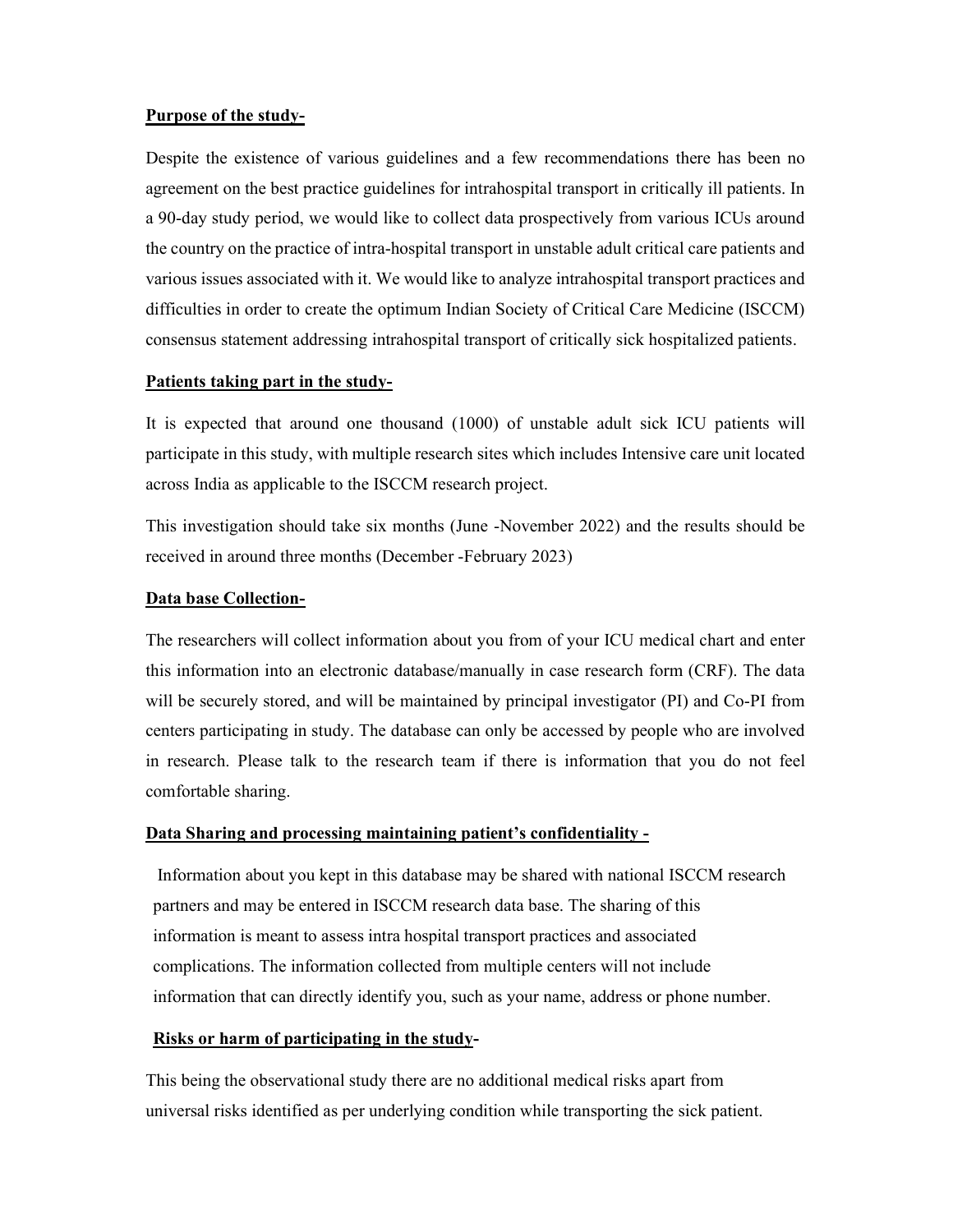The risk involved are depicted in the table.

| Body system         | Adverse effects                                                                                                           |
|---------------------|---------------------------------------------------------------------------------------------------------------------------|
| Respiratory         | Accidental extubation, Selective<br>intubation, bronchospasm, hypoxia,<br>pneumothorax, patient ventilator<br>dysynchrony |
| Cardio -circulatory | Hypotension, hypertension, cardiac<br>arrythmia, cardiorespiratory collapse                                               |
| Neurological        | Agitation, seizures                                                                                                       |
| others              | Equipment failure, human error                                                                                            |

Research team member will explain to you regarding risk related to you before intrahospital transport. \*

## Benefits of participating in study-

Your medical information will be documented and evaluated for risks during intrahospital transport. You will be evaluated before, during and after intra-hospital transport. Continuity of care and required intervention will be done to avert complications. No additional cost will be incurred for participation in the study neither You will be paid for taking part in this study.

You can choose to end your participation in this research (called withdrawal) at any time without having to provide a reason. If you choose to withdraw from the study, you are encouraged to contact the research team.

## WHOM DO PARTICIPANTS CONTACT FOR QUESTIONS?

If you have questions about taking part in this study, or if you suffer a research-related injury, you can talk to the research team, or the person who is in charge of the study at this institution. That person is:

Name- PI/ CO-PI Phone no.